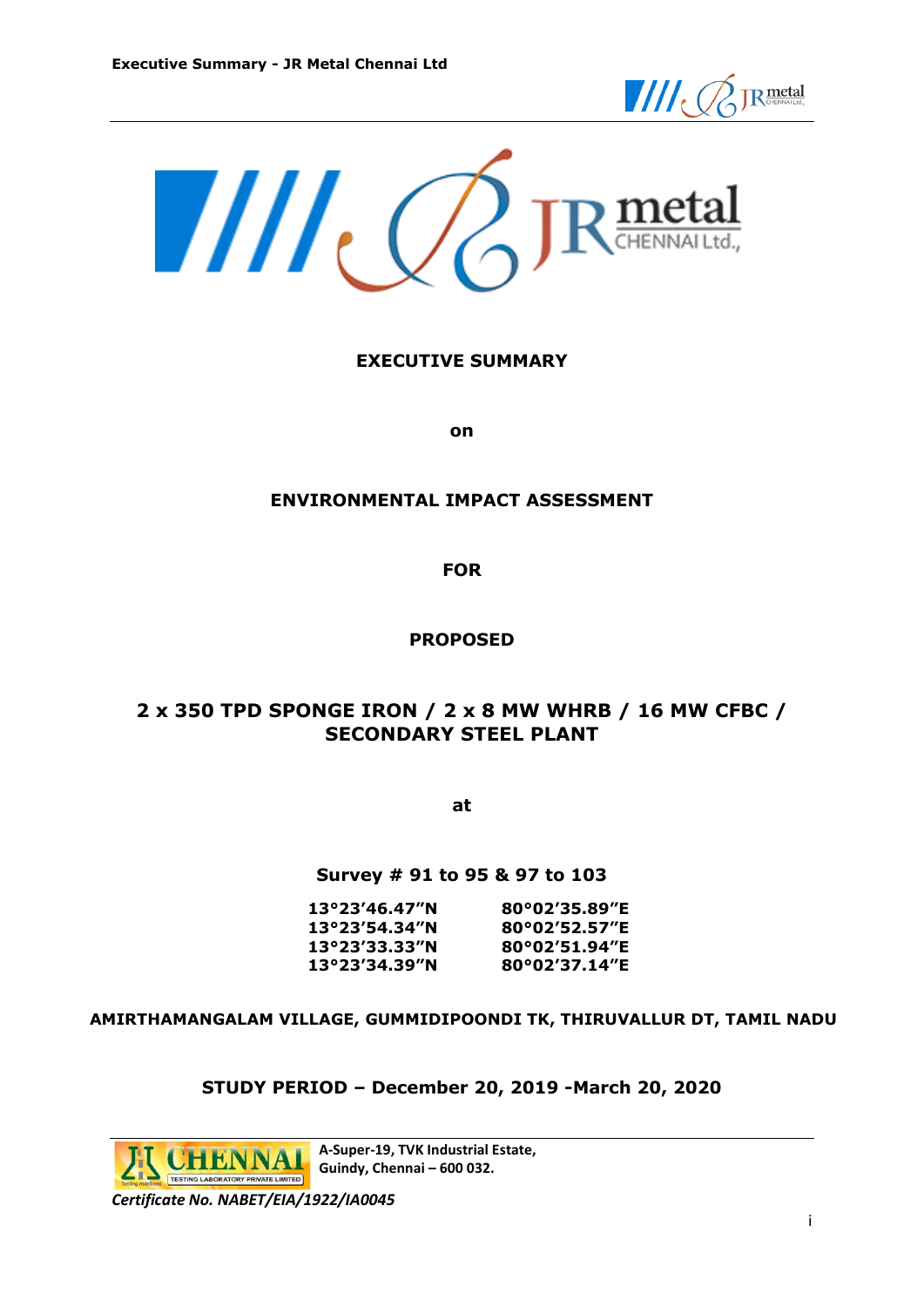

# **CONTENTS**

#### **Executive Summary**

| $\mathbf{1}$            |      |  |
|-------------------------|------|--|
|                         | 1.1  |  |
|                         | 1.2  |  |
|                         | 1.3  |  |
|                         | 1.4  |  |
|                         | 1.5  |  |
|                         | 1.6  |  |
|                         | 1.7  |  |
|                         | 1.8  |  |
|                         | 1.9  |  |
|                         | 1.10 |  |
|                         | 1.11 |  |
|                         | 1.12 |  |
|                         | 1.13 |  |
|                         | 1.14 |  |
|                         | 1.15 |  |
| $\overline{2}$          |      |  |
|                         | 2.1  |  |
|                         | 2.2  |  |
|                         | 2.3  |  |
|                         | 2.4  |  |
|                         | 2.5  |  |
|                         | 2.6  |  |
|                         | 2.7  |  |
|                         | 2.8  |  |
| $\overline{\mathbf{3}}$ |      |  |
|                         | 3.1  |  |
|                         | 3.2  |  |
|                         | 3.3  |  |
|                         | 3.4  |  |
|                         | 3.5  |  |
|                         | 3.6  |  |
| 4                       |      |  |
| 5                       |      |  |



A-Super-19, TVK Industrial Estate, Guindy, Chennai - 600 032.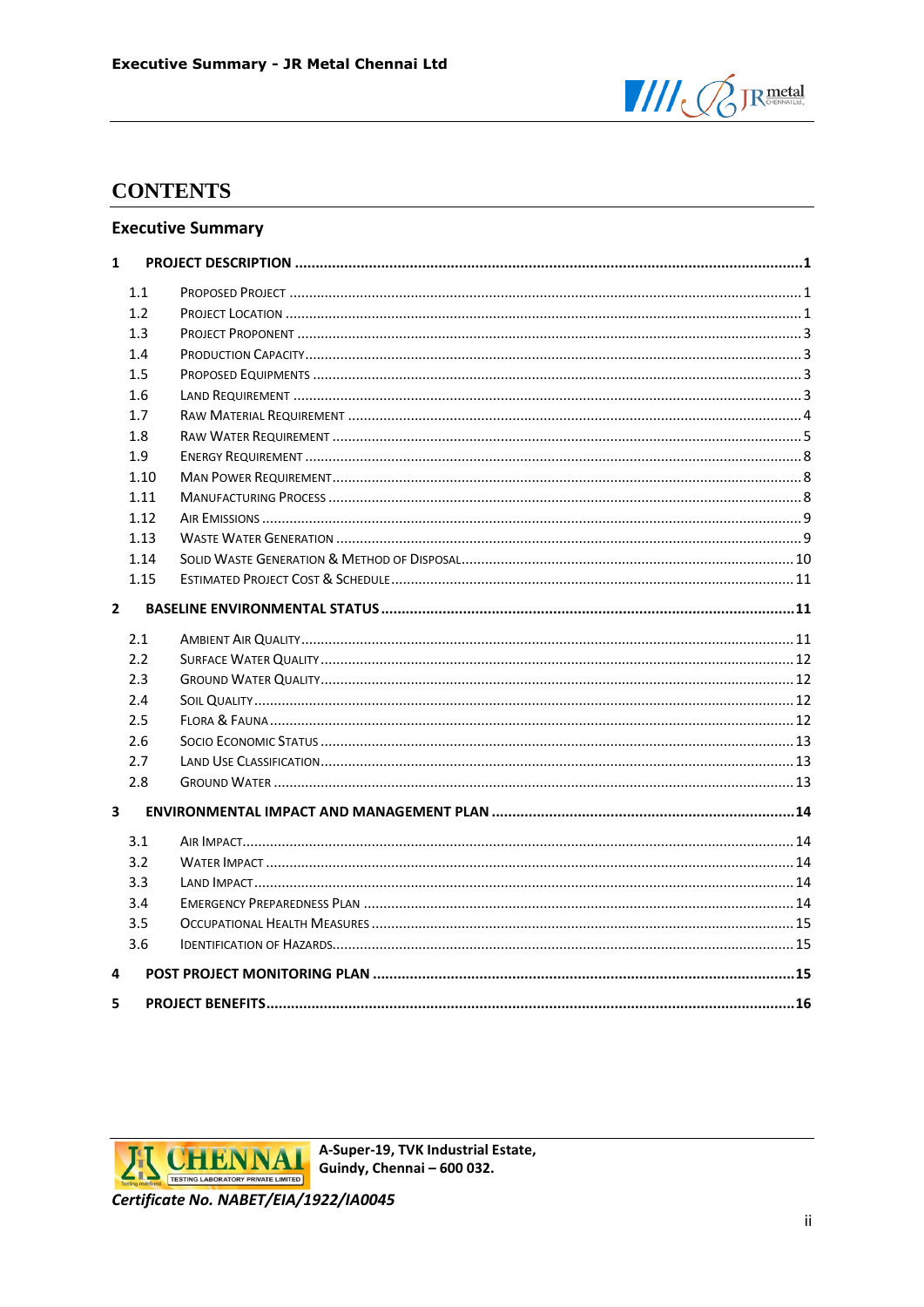

# <span id="page-2-0"></span>1 PROJECT DESCRIPTION

### <span id="page-2-1"></span>1.1 Proposed Project

The proposed project is a Greenfield Sponge Iron Plant with Secondary Steel Plant consisting of Melting Shop, Billet Caster, Rolling Mill & Power Plant based on WHRB (Waste Heat Recovery Boiler) & CFBC (Circulating Fluidized Bed Combustion) using Dolochar.

## <span id="page-2-2"></span>1.2 Project Location

The proposed project will be located at Survey Nos. 91 to 95 & 97 to 103 of Amirthamanagalam Village, Gummidipoondi Taluk, Thiruvallur District, Tamil Nadu ie bounded by

| 13°23′46.47″N | 80°02'35.89"E |
|---------------|---------------|
| 13°23′54.34″N | 80°02'52.57"E |
| 13°23′33.33″N | 80°02'51.94"E |
| 13°23′34.39″N | 80°02'37.14"F |
|               |               |

and is devoid of any notified Eco-Sensitive area within 10 kms radius of plant site.

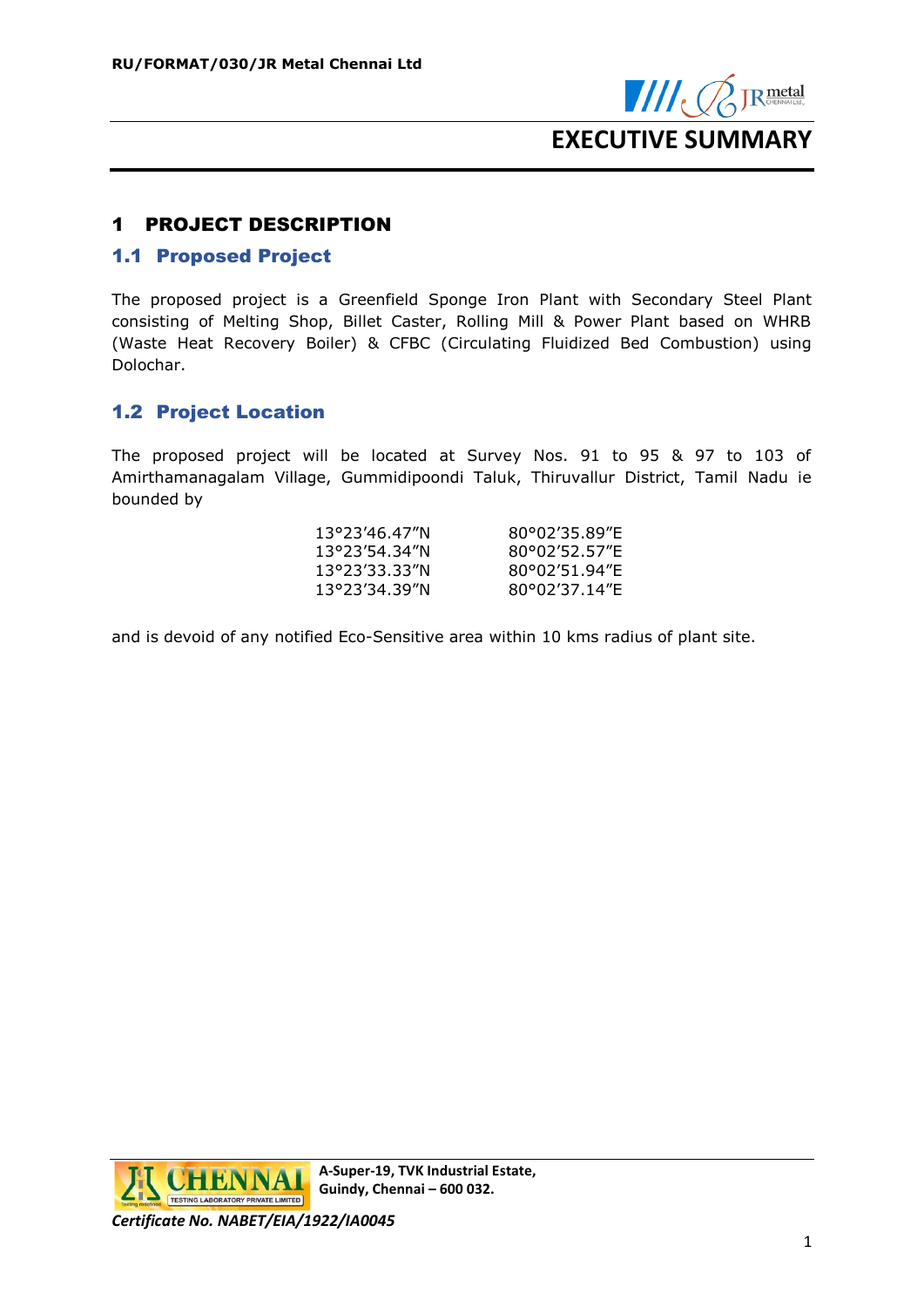

# **Locatoin Map – Survey of India Map**



**CHENNA** TESTING LABORATORY PRIVATE LIMITED

**A-Super-19, TVK Industrial Estate, Guindy, Chennai – 600 032.**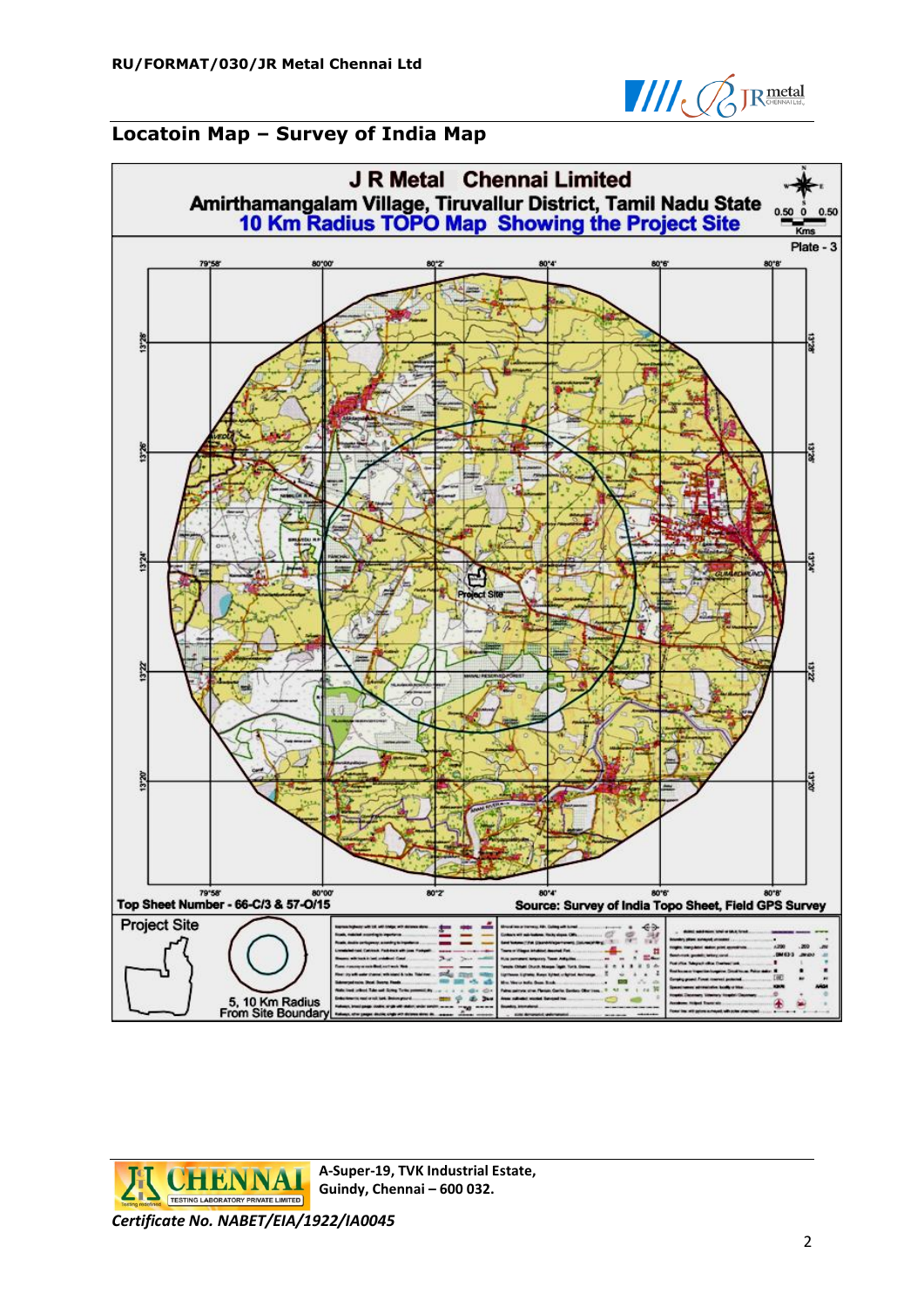

## <span id="page-4-0"></span>1.3 Project Proponent

M/s. J.R. Metal Chennai Limited a company with 2-decade long experience in Steel Making and Marketing Business with its registered office at No.3, Manali Express Road, TKP Nagar, Thiruvottiyur, Chennai – 600 019.

# <span id="page-4-1"></span>1.4 Production Capacity

| <b>Products</b>                                    | <b>Production Details (TPA)</b> |                   |                    |
|----------------------------------------------------|---------------------------------|-------------------|--------------------|
|                                                    | PHASE - I                       | <b>PHASE - II</b> | <b>PHASE - III</b> |
| Sponge Iron (2 x 350 T)                            | 1,50,000                        | 1,50,000          |                    |
| Intermediate Product - M.S. Billets                | $ -$                            | 4,50,000          | 1,50,000           |
| Induction Furnace with Billet Caster               |                                 |                   |                    |
| $(2 \times 40 \text{ T} \& 1 \times 30 \text{ T})$ |                                 |                   |                    |
| Re-Rolled Steel Products (M.S. Rounds, Flats,      |                                 | <i>5,00,000</i>   |                    |
| Angles, etc.,) 1 No x 40 T Reheating Furnace *     |                                 |                   |                    |
| Power Plant - CFBC (65 TPH)                        | $- -$                           | 16 MW             | $ -$               |
| Waste Heat Recovery Boiler (WHRB)                  | 8 MW                            | 8MW               |                    |

**\* Reheating Furnace will be sparsely used, because, hot billet from Billet Caster will be directly fed into Roling Mill.**

## <span id="page-4-2"></span>1.5 Proposed Equipments

| <b>FACILITY</b>                       | <b>CONFIGURATION</b> |  |
|---------------------------------------|----------------------|--|
| <b>SPONGE IRON PLANT</b>              |                      |  |
| Rotary Kiln (DRI)                     | 2 x 350 Tons         |  |
| <b>STEEL MELTING UNIT</b>             |                      |  |
| Electric Induction Furnace            | $2 \times 40$ Tons   |  |
|                                       | $1 \times 30$ Tons   |  |
| <b>ROLLING MILL</b><br>500000 TPA     |                      |  |
| <b>CAPTIVE POWER PLANT</b>            |                      |  |
| CFBC (65 TPH) using Dolochar from DRI | $1 \times 16$ MW     |  |
| WHRB [Waste Heat Recovery Boiler]     | $2 \times 8$ MW      |  |

## <span id="page-4-3"></span>1.6 Land Requirement

The total land area acquired for this proposed greenfield Project is 17.321 Hectares of which 11.039 Hectares will be required for Plant and utilities, and about 5.716 Hectares will be earmarked for greenbelt development.

**A-Super-19, TVK Industrial Estate,**  HENN **Guindy, Chennai – 600 032.** TESTING LABORATORY PRIVATE LIMITED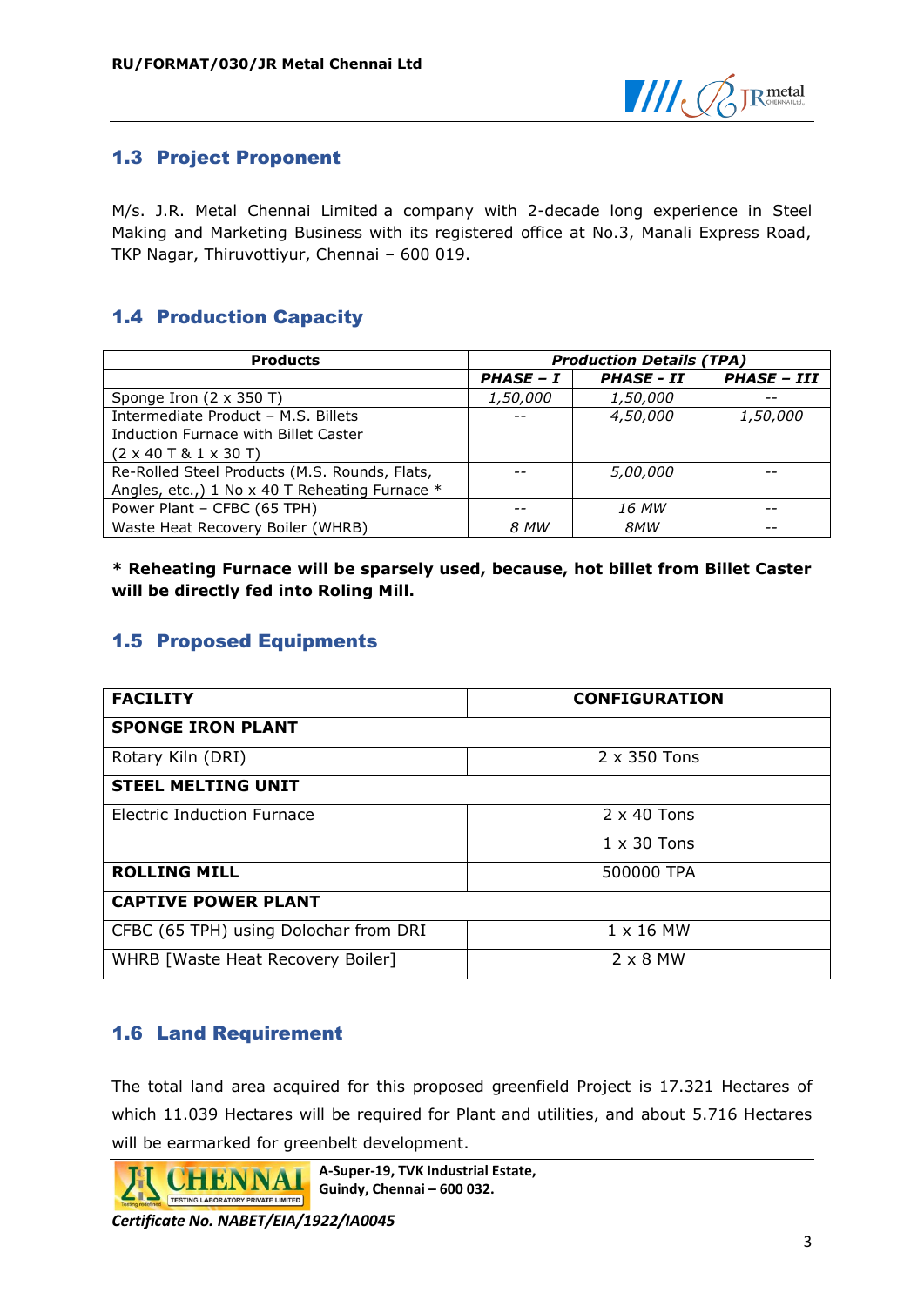

| SL. NO. | <b>FACILITY DESCRIPTION</b>             | <b>LAND AREA</b><br>(In Ha.) |
|---------|-----------------------------------------|------------------------------|
| 1       | Sponge Iron Kiln & Power Plant          | 3.236                        |
| 2       | Melting Shop/Billet Caster/Rolling Mill | 4.047                        |
| 3       | Switch Yard                             | 0.405                        |
| 4       | Greenbelt                               | 5.716                        |
| 5       | Iron Ore Stock Yard                     | 0.725                        |
| 6       | Coal Storage                            | 0.566                        |
| 7       | Ash dyke                                | 0.809                        |
| 8       | Slag Storage                            | 0.809                        |
| 9       | Scrap Yard                              | 0.442                        |
| 10      | Road                                    | 0.566                        |
|         | <b>Total Land Area</b>                  | 17.321                       |

About 33% of the Total Land Area has been exclusively earmarked for "GREEN BELT DEVELOPMENT" predominantly around the Periphery of the Plant Boundary.

## <span id="page-5-0"></span>1.7 Raw Material Requirement

The major raw material is Iron-Ore Pellet or Iron-Ore Lumps/Fines & Coal for Sponge Iron Plant apart from M.S Scrap, which will be used along with Sponge Iron in the Induction Furnace / Billet Caster for making Billets, which are then rolled into the final product i.e. Rolled Products.

CFBC Boiler will use a mix of Dolochar & Coal to produce power, whereas, WHRB will make use of Waste Flue Gases from the DRI ie Sponge Iron Kiln.

#### **Sponge Iron (Based on Iron-Ore Pellet)**

| <b>RAW MATERIAL</b>       | <b>QUANTITY (TPA)</b> | <b>SOURCE</b> | <b>TRANSPORT</b><br><b>MODE</b> |
|---------------------------|-----------------------|---------------|---------------------------------|
| Iron Ore Pellet           | 4,26,000              | Indigenous    |                                 |
| Coal                      | 2,70,000              | Imported      | Road/Ship                       |
| Dolomite/Limestone/Quartz | 15,000                | Indigenous    |                                 |

#### **Sponge Iron (Based on Iron Ore Lumps/Fines)**

| <b>RAW MATERIAL</b>       | <b>QUANTITY (TPA)</b> | <b>SOURCE</b> | <b>TRANSPORT</b><br><b>MODE</b> |
|---------------------------|-----------------------|---------------|---------------------------------|
| Iron Ore                  | 3,50,000              | Indigenous    |                                 |
| Coal                      | 2,19,990              | Imported      | Road/Ship                       |
| Dolomite/Limestone/Quartz | 10,000                | Indigenous    |                                 |



**A-Super-19, TVK Industrial Estate, Guindy, Chennai – 600 032.**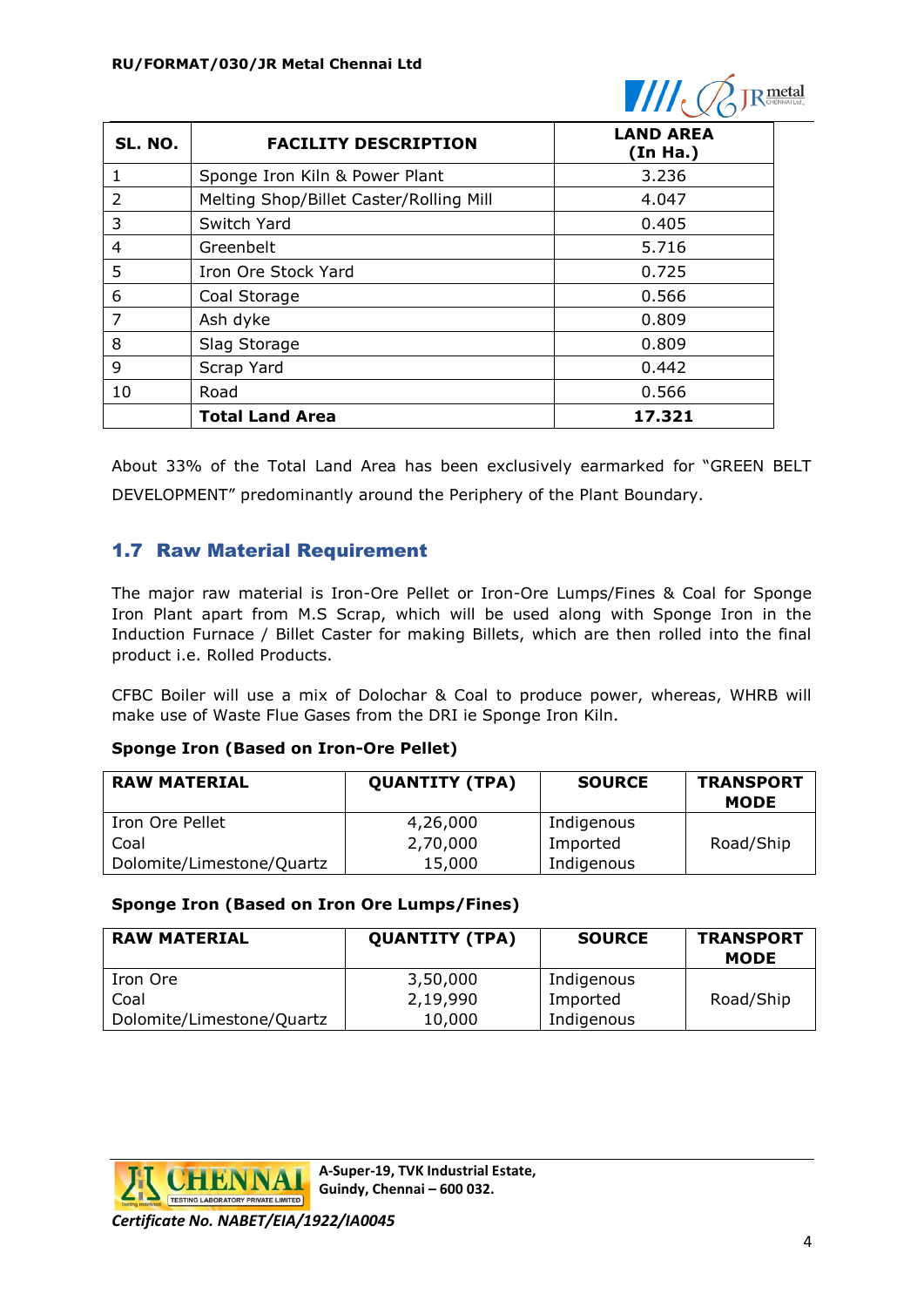

### **Steel Melting Shop/Rolling Mill**

| <b>Raw Material</b>                 | <b>Quantity (TPA)</b> | <b>Source</b>                     | <b>TRANSPORT</b><br><b>MODE</b> |
|-------------------------------------|-----------------------|-----------------------------------|---------------------------------|
| Sponge Iron                         | 3,00,000              | Captive - In House                | $\overline{\phantom{0}}$        |
| <b>Melting Scrap</b><br>Ferro Alloy | 3,70,000<br>6,000     | Indigenous/Imported<br>Indigenous | Road/Ship                       |

### **Re Rolling Mill**

The Billet produced by the Steel Melt Shop will be the Raw Material for Re-Rolling Mill

| SI.<br>No. | <b>Raw Material</b><br>(Re-Heating<br>Furnace)* | Quantity   | <b>Source</b>       | <b>TRANSPORT</b><br><b>MODE</b> |
|------------|-------------------------------------------------|------------|---------------------|---------------------------------|
|            | Coal                                            | 23,000 TPA | Imported/Indigenous |                                 |
|            | Furnace Oil                                     | 4 KL/day   | Indigenous          | Road/Ship                       |

\*Billet from Billet Charger will be Directly Fed into Rolling Mill, & Re-Heating Furnace will not be used, & is only a Standby in case of the instances when Raw Billets are Procured, and hence will not be using Coal or Furnace Oil at all for Billet Reheating purpose, and is only a stand-by, and estimated requirement to the maximum will only be upto 2% of the Operation in a Year.

#### **Power Plant**

Dolochar from sponge iron plant will be the main raw material that will be used in the CFBC Boiler for power generation of 16MW, wherein about 14-30% fuel will be coal blended to obtain necessary calorific value & heat for generation of steam

| SI.<br>No. | <b>Raw Material</b>          | Quantity       |
|------------|------------------------------|----------------|
| ı.         | Imported Coal (South Africa) | 106 TPD        |
|            | Dolochar                     | <b>247 TPD</b> |

The Coal used will be with Sulphur Content < 1%.

### <span id="page-6-0"></span>1.8 Raw Water Requirement

The proposed plant intends to use **Dry Adiabatic Air Cooling System** for Electric Induction Coil Cooling, and also Air Cooled System for Main & Auxiliary Cooling in Power Plant.

The Water Requirement will be for cooling water make-up of Furnace, Rotary Kiln, Concast Mill & Rolling Mill.



**A-Super-19, TVK Industrial Estate, Guindy, Chennai – 600 032.**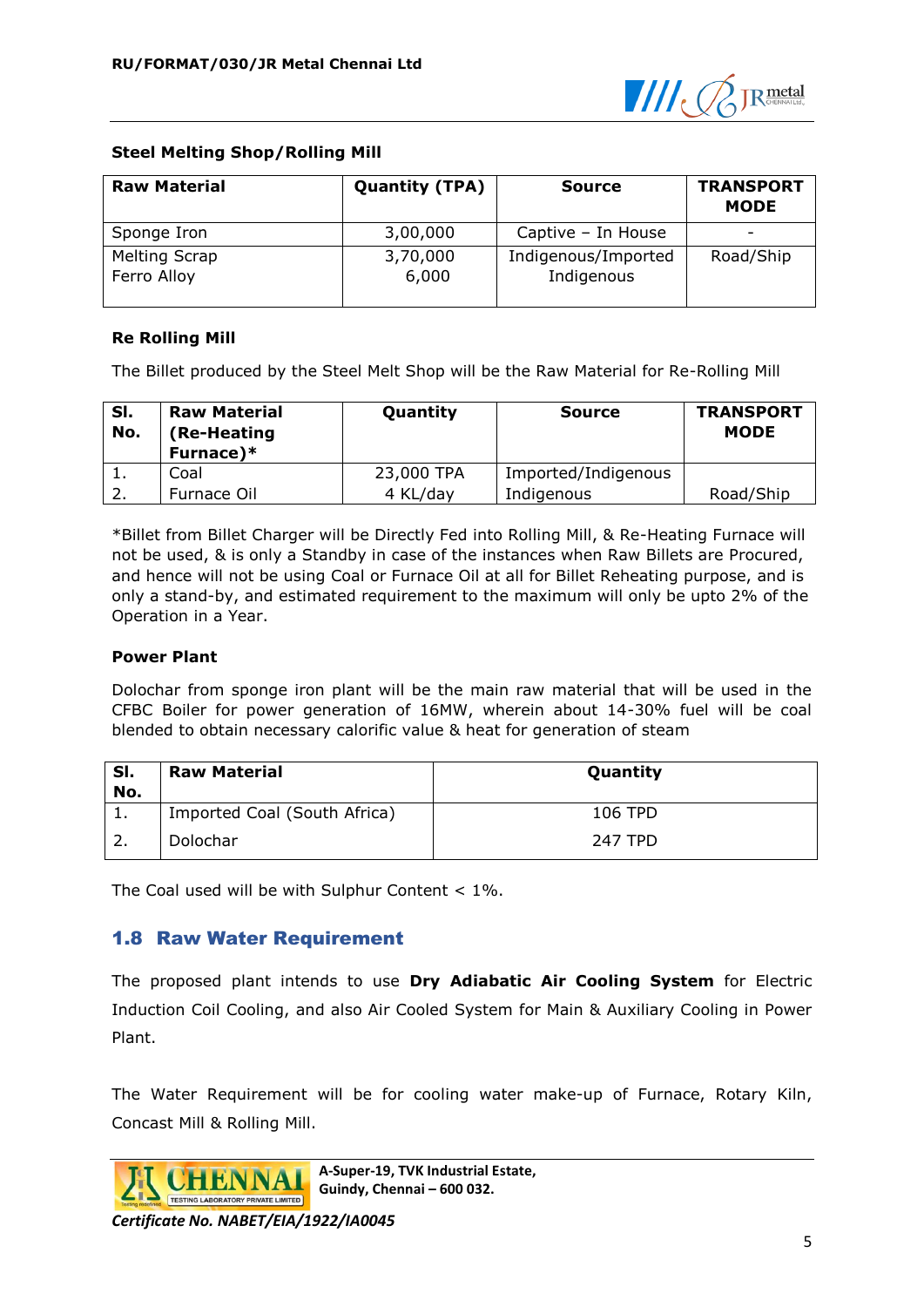

| S.No           | <b>POINT OF USAGE</b>                  | <b>QUANITY (KLD)</b> |
|----------------|----------------------------------------|----------------------|
|                | <b>COOLING WATER MAKE-UP</b>           |                      |
|                | Rotary Kiln Cooling                    | 160                  |
| $\overline{2}$ | <b>Electric Induction Coil Cooling</b> | 60                   |
| 3              | <b>Concast Cooling</b>                 | 30                   |
| 4              | Rolling Mill Cooling                   | 75                   |
|                | <b>BOILER FEED MAKE-UP</b>             |                      |
| 5              | <b>CFBC</b>                            | 10                   |
| 6              | <b>WHRB</b>                            | 10                   |
| 7              | <b>D.M.PLANT REGENRATION</b>           | 15                   |
| 8              | <b>DOMESTIC</b>                        | 15                   |
|                | <b>Total</b>                           | 375                  |

The raw water requirement will be 375 KLD. Which will be met by recycling 178 KLD of treated waste water and 197 KLD will be drawn from ground water.

Water balance diagram is as follows.

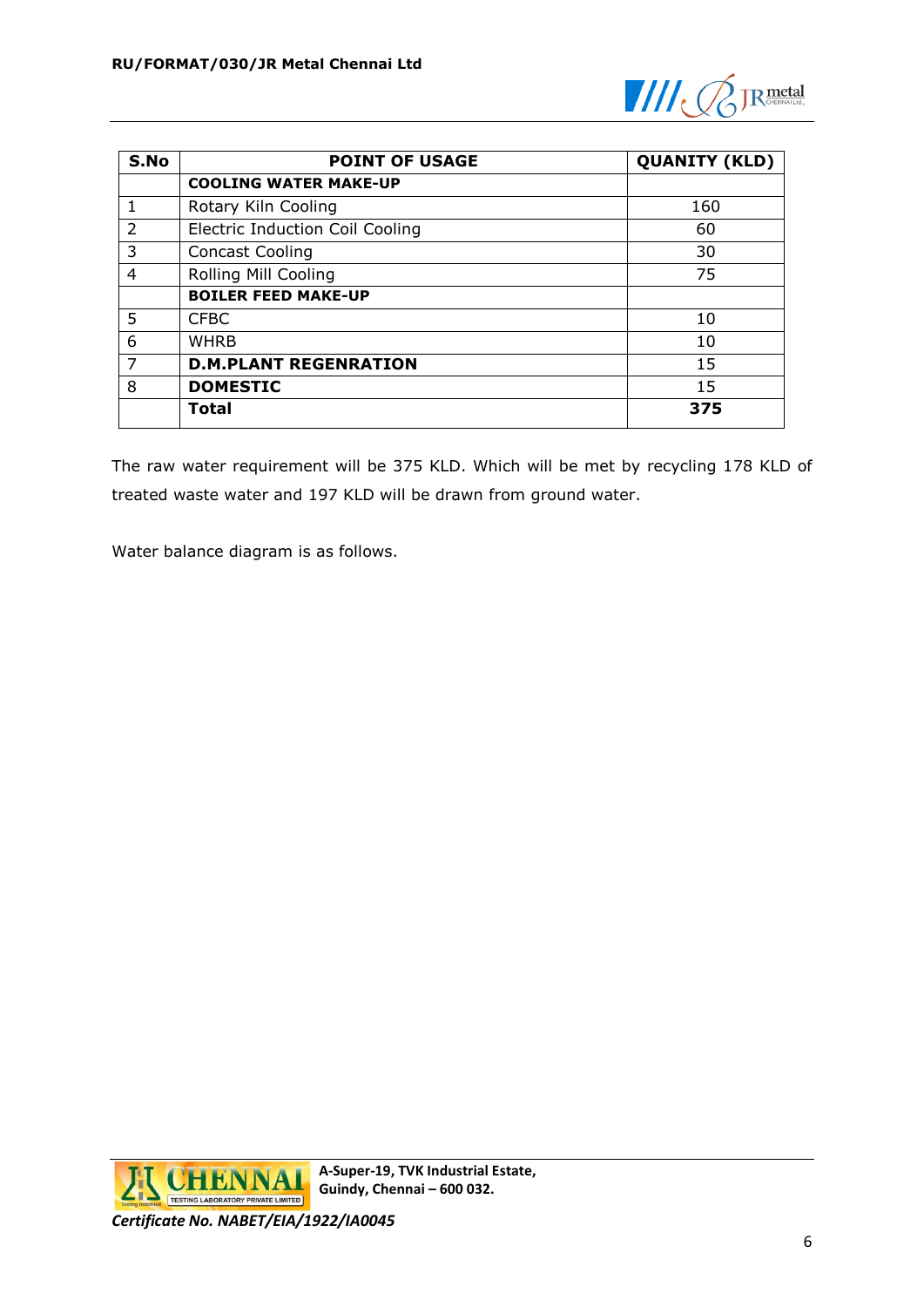

### **WATER BALANCE DIAGRAM**

All values are in KLD.



**A-Super-19, TVK Industrial Estate, CHENNA Guindy, Chennai – 600 032.** TESTING LABORATORY PRIVATE LIMITED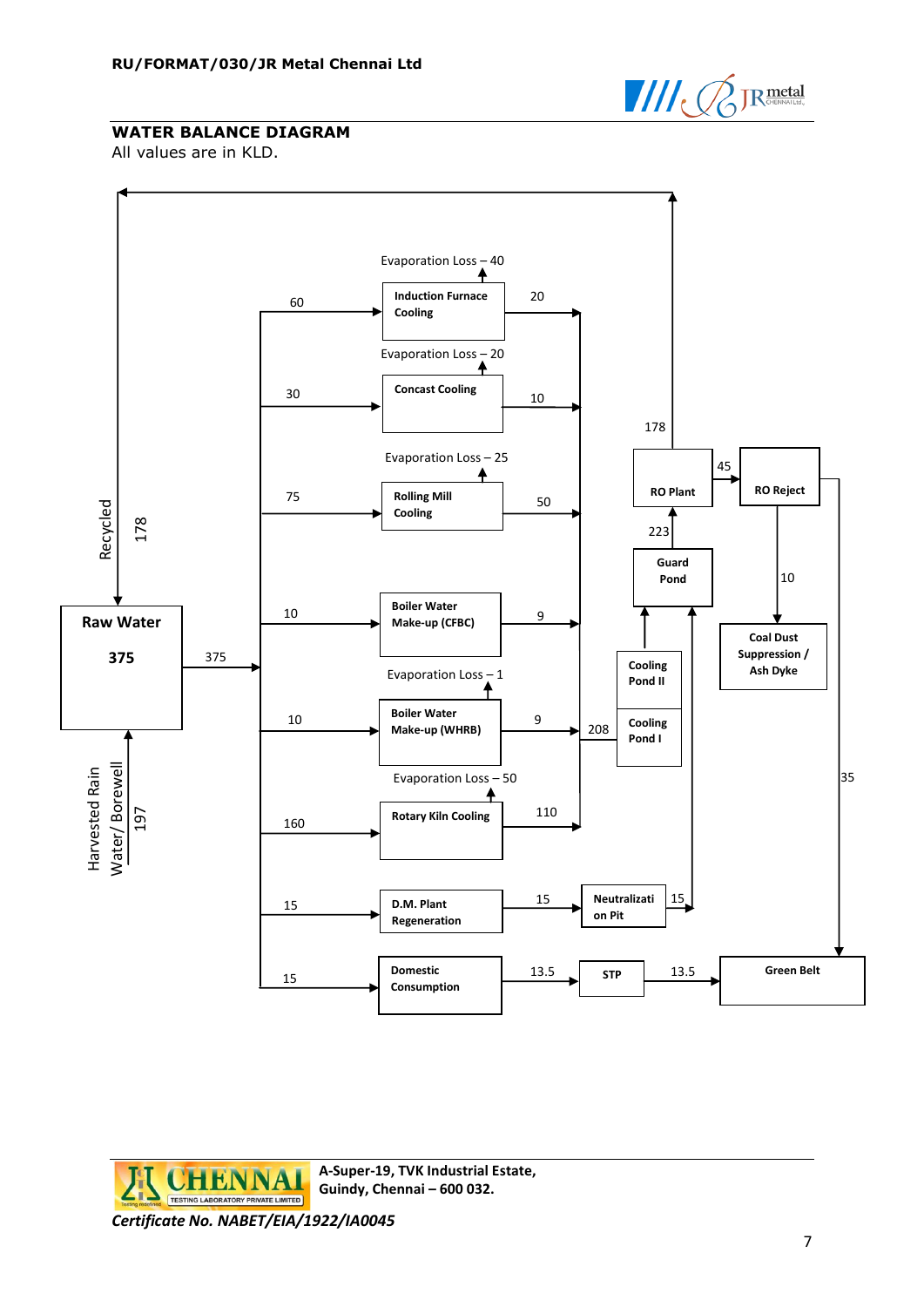

### <span id="page-9-0"></span>1.9 Energy Requirement

The total power required will be 60 MW, of which 24 MW will be through captive generation & balance 36 MW will be met from state utility ie TANGEDCO.

| <b>PROCESS UNIT</b>           | <b>POWER CONSUMPTION (MW)</b> |
|-------------------------------|-------------------------------|
| Sponge Iron Plant             |                               |
| Steel Melting & Billet Caster | 40                            |
| Rolling Mill                  |                               |
| <b>TOTAL</b>                  | 60                            |

The energy balance considering captive generation will be as follows,

| <b>SOURCE OF POWER</b><br><b>GENERATION</b>        | <b>PLANT CAPACITY</b><br>(MW) | <b>ACTUAL GENERATION</b><br><b>MW (85%PLF)</b> |  |
|----------------------------------------------------|-------------------------------|------------------------------------------------|--|
| <b>WHRB</b>                                        | 2 X 8                         | 27                                             |  |
| <b>CFBC</b>                                        | 1 X 16                        |                                                |  |
| <b>Auxiliary Power Consumption</b>                 |                               |                                                |  |
| <b>NET POWER AVAILABLE FROM CAPTIVE GENERATION</b> |                               | 24                                             |  |

### <span id="page-9-1"></span>1.10Man Power Requirement

About 300-employees would be needed for the operation of the proposed plant, including direct and indirect workers.

## <span id="page-9-2"></span>1.11Manufacturing Process

The main raw material required in Sponge Iron Plant will be Iron-ore Pellet or Iron Ore Lump/fines, Imported South Africa Non-Coking Coal, and Dolomite/Limestone. The raw material from respective bins will be conveyed in closed gantry conveyors to the feeding platform and then to the kiln. In-order to maintain the heat at top of the rotary kiln, coal is injected through coal burners in the kiln. The preheated Iron-ore pellet or iron-ore are then reduced to sponge iron, where as, carbon and volatile matter are reduced to char. The Sponge Iron is then separated in a magnetic separator.

The Sponge Iron thus produced alongwith M.S. Scrap / Ferro Alloy is melted in the Electric Induction Furnace.



**A-Super-19, TVK Industrial Estate, Guindy, Chennai – 600 032.**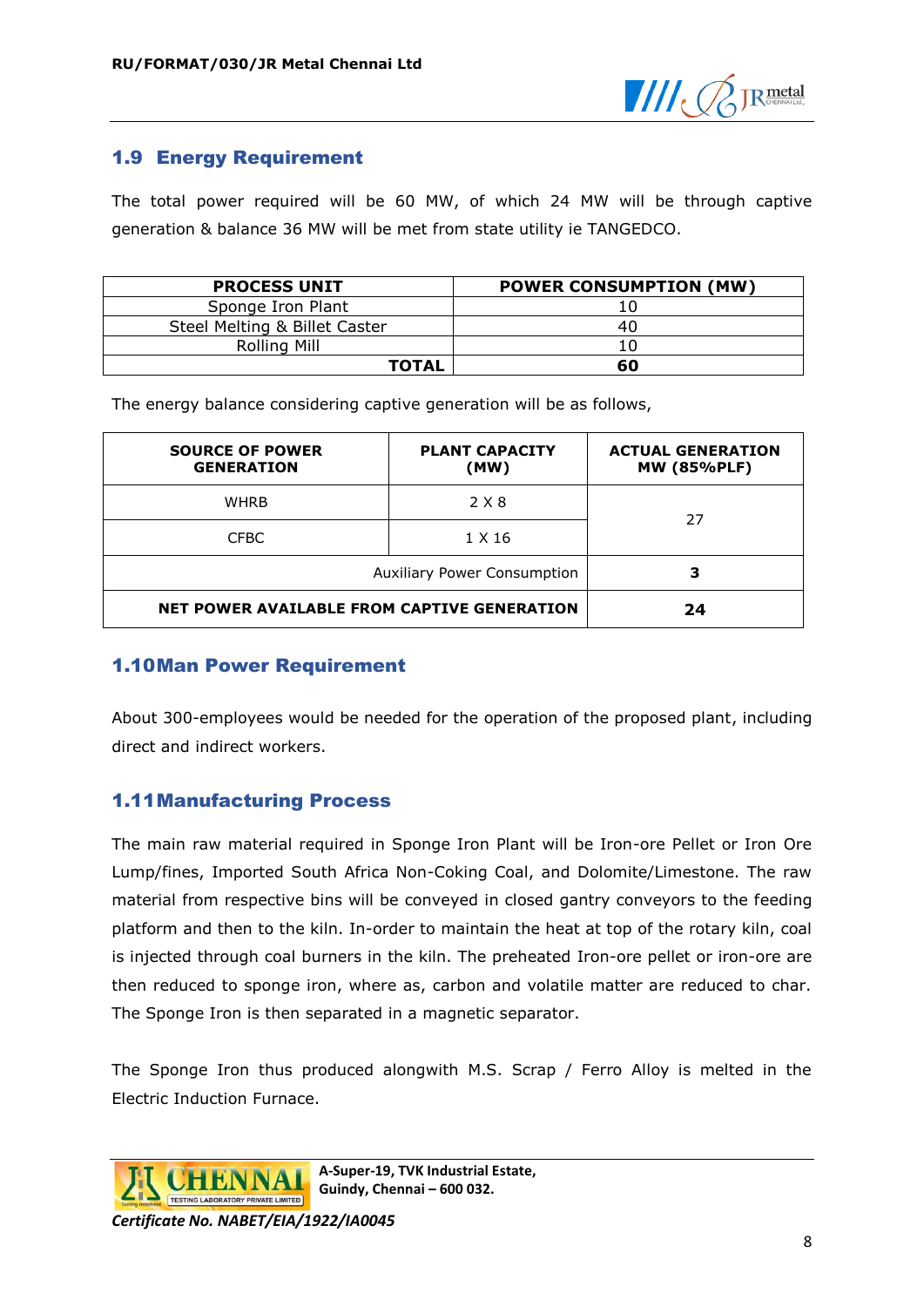

The molten metal is cast into Billets in a Billet castor.

The billet at 1050°C – 1250°C are then fed to different rolling mills to produce rolled products as per requirement.

## <span id="page-10-0"></span>1.12Air Emissions

#### **POINT SOURCES**

| S.No | <b>SOURCES OF POINT EMISSION</b>      | PREDOMINANT POLLUTANT                           |
|------|---------------------------------------|-------------------------------------------------|
|      | Sponge Iron Kiln/WHRB<br>Particulates |                                                 |
|      | Sponge Iron Screening                 | Particulates                                    |
|      | <b>Electric Induction Furnace</b>     | Particulates                                    |
|      | Reheating Furnace*                    | Particulates, $SO_2$ , $NOx$                    |
|      | Coal Crusher                          | Particulates                                    |
|      | <b>CFBC Boiler</b>                    | Particulates, SO <sub>2</sub> , NO <sub>x</sub> |

\* Reheating Furnace will be sparsely used as billet from billet caster will be directly charged to Rolling Mill.

#### **CONTROL MEASURE – POINT SOURCE EMISSION**

| S.No | <b>SOURCES OF POINT EMISSION</b>  | <b>CONTROL MEASURE</b> |
|------|-----------------------------------|------------------------|
|      | Sponge Iron Kiln/WHRB             | ESP/Stack(50M)         |
|      | Sponge Iron Screening             | Bag Filter/Stack(15M)  |
|      | <b>Electric Induction Furnace</b> | Bag Filter/Stack(30M)  |
|      | Reheating Furnace*                | Scrubber/Stack(30M)    |
|      | Coal Crusher                      | Bag Filter/Stack(15M)  |
|      | <b>CFBC Boiler</b>                | ESP/FGD/ Stack(41M)    |

Apart from above there will also be D.G.Set to be used as a standby during power shut down or exigencies, and will use low sulphur fuel provided with a stack of adequate height as per CPCB Norms.

### <span id="page-10-1"></span>1.13Waste Water Generation

The plant predominantly uses Air Cooled System, however, cooling water make-up is required for certain operations in furnace, concast mill, rolling mill apart from Boiler Feed, and the waste water generated will be blowdown from these operations.

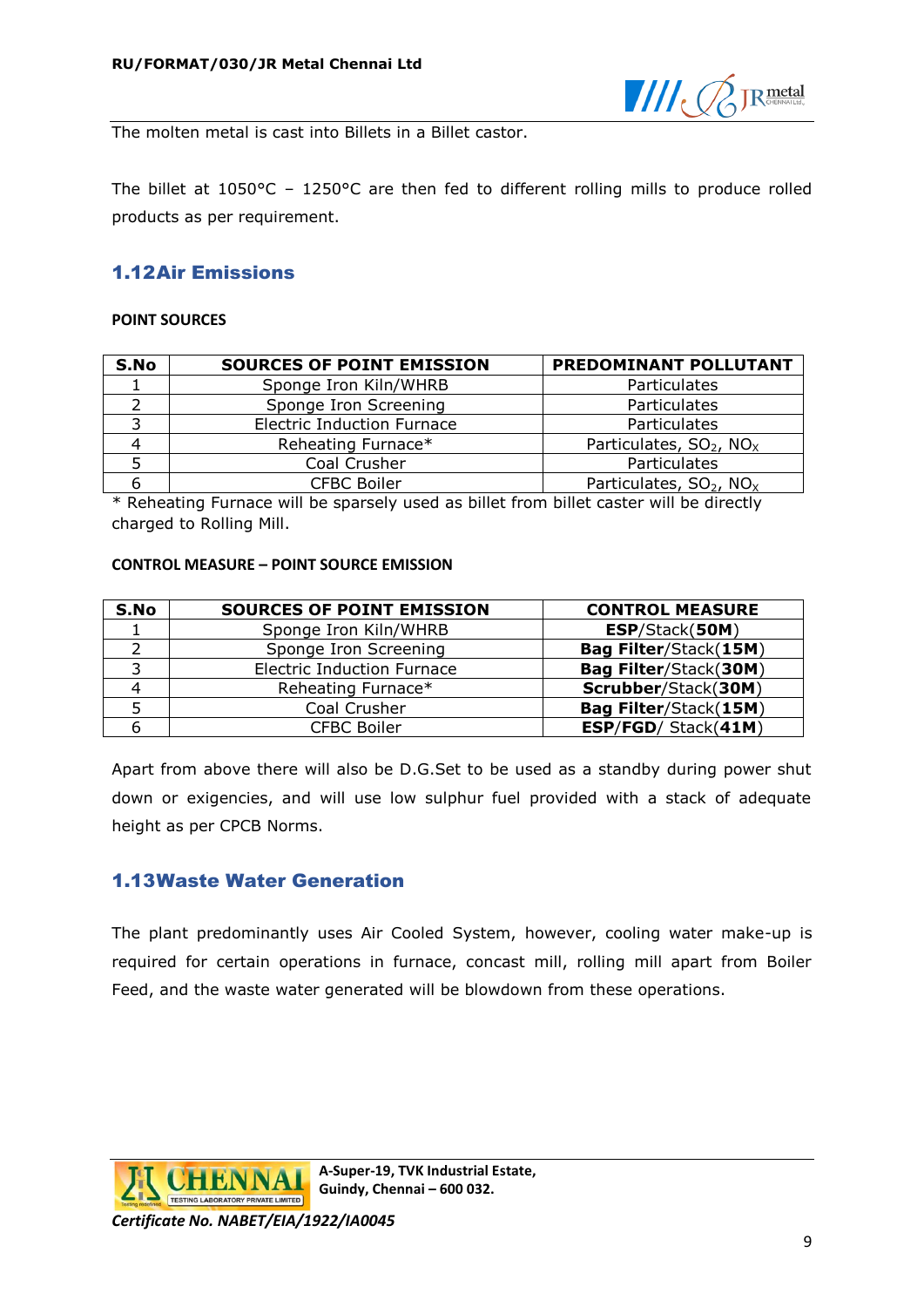

| S.No           | <b>POINT OF GENERATION</b>             | <b>QUANITY (KLD)</b> |
|----------------|----------------------------------------|----------------------|
|                | <b>COOLING WATER BLOW DOWN</b>         |                      |
|                | Rotary Kiln Cooling                    | 110                  |
| $\overline{2}$ | <b>Electric Induction Coil Cooling</b> | 20                   |
| 3              | <b>Concast Cooling</b>                 | 10                   |
| 4              | Rolling Mill Cooling                   | 50                   |
|                | <b>BOILER BLOW DOWN</b>                |                      |
| 5              | <b>CFBC</b>                            | 9                    |
| 6              | <b>WHRB</b>                            | 9                    |
|                | <b>D.M.PLANT REGENRATION</b>           | 15                   |
| 8              | <b>DOMESTIC SEWAGE</b>                 | 13.5                 |
|                | TOTAL                                  | 236.5                |

The waste water generated from the domestic use ie domestic sewage will be treated in a full fledged sewage treatment plant proposed to be installed, which will be based on Activated Sludge Process, and will have a capacity to treat 15 KLD of domestic sewage.

The D M Plant Regeneration waste water will be treated in a Neutralization Tank, and then mixed with other waste water in the Guard Pond, which will be the collection tank to collect composite waste water, and will then be the feed to R.O.Plant for re-use of the treated waste water back into the process.

## <span id="page-11-0"></span>1.14Solid Waste Generation & Method of Disposal

#### **There are no HAZARDOUS WASTE generation from the process operation.**

The hazardous waste generated is only from maintenance activity such as Used Lubricating Oils & Cotton Waste Containing Oil.

| S.No          | <b>WASTE</b>           | <b>WASTE SOURCE</b>     | <b>WASTE</b>         | <b>QUANITY(TPA)</b> |  |
|---------------|------------------------|-------------------------|----------------------|---------------------|--|
|               | <b>CATEGORY</b>        |                         | <b>DESCRIPTION</b>   |                     |  |
|               | <b>HAZARDOUS WASTE</b> |                         |                      |                     |  |
|               | 5.1                    | Lubrication/Maintenance | Used or Spent Oil    | 2.0                 |  |
| $\mathcal{P}$ | 5.2                    | Lubrication/Maintenance | Waste Containing Oil | 2.0                 |  |
|               | <b>SOLID WASTE</b>     |                         |                      |                     |  |
| 3             |                        | Sponge Iron Kiln        | Dolochar             | 90000               |  |
| 4             |                        | <b>Melting Furnace</b>  | Slag                 | 60000               |  |
| 5             |                        | <b>CFBC Boiler</b>      | Fly-Ash              | 60000               |  |
| 6             |                        | <b>CFBC Boiler</b>      | Bottom-Ash           | 15000               |  |

All the solid waste generated find useful application in many upstream/downstream industries, where as, hazardous waste is disposed to Authorized Agencies.



**A-Super-19, TVK Industrial Estate, Guindy, Chennai – 600 032.**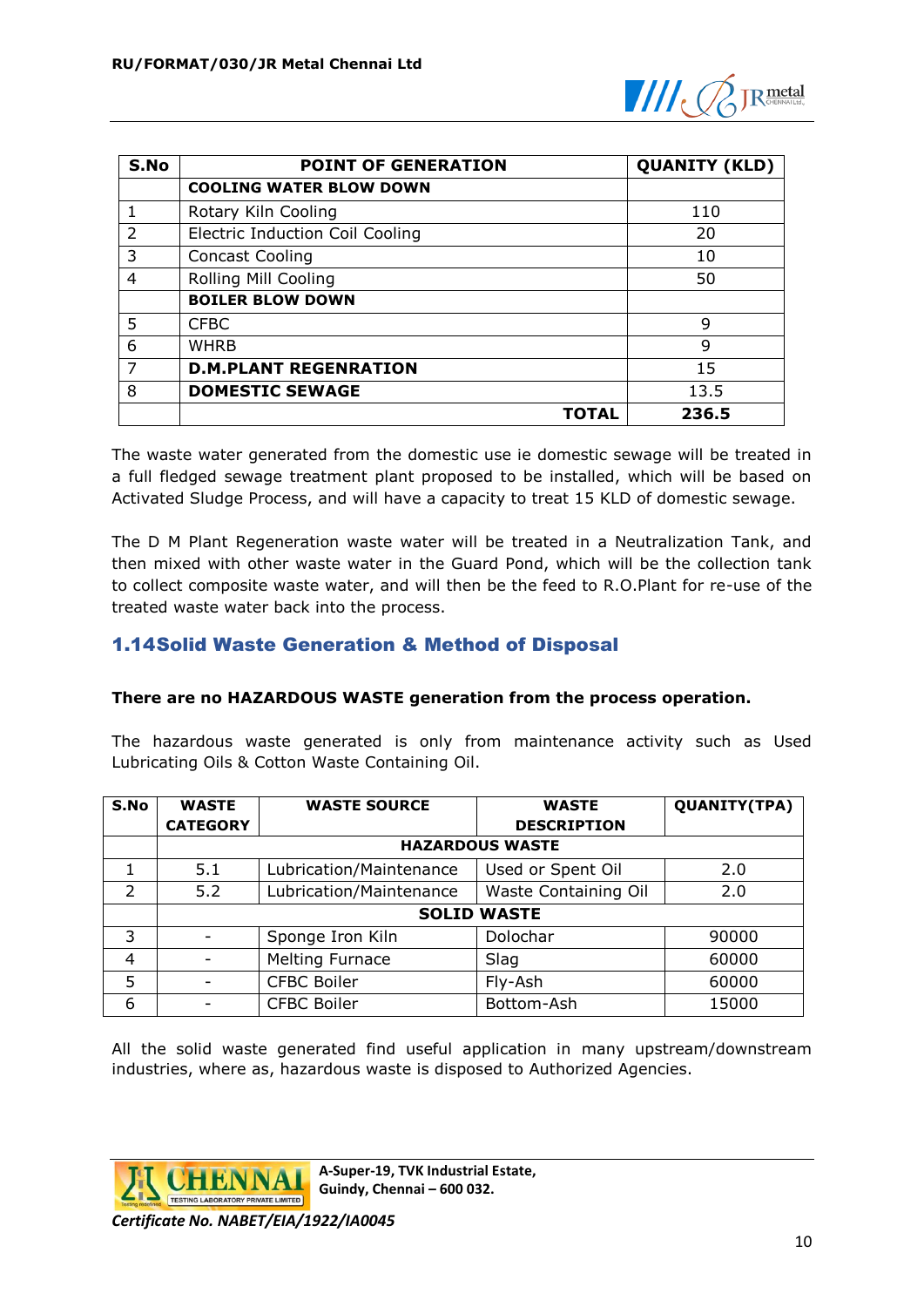

| <b>WASTEDESCRIPTION</b>                          | <b>END USE/DISPOSAL</b>                       |  |  |
|--------------------------------------------------|-----------------------------------------------|--|--|
| <b>HAZARDOUS WASTE</b>                           |                                               |  |  |
| Used or Spent Oil                                | Authorised Waste Oil Recyclers                |  |  |
| Waste Containing Oil                             | Incinerated at CPCB Authorised TSDF           |  |  |
| <b>SOLID WASTE</b>                               |                                               |  |  |
| Dolochar                                         | CFBC Boiler Within Plant for Power Generation |  |  |
| Slag                                             | Cement Manufacturers/Concrete Road Making     |  |  |
| Cement/Brick Manufacturers<br>Fly-Ash/Bottom-Ash |                                               |  |  |

## <span id="page-12-0"></span>1.15Estimated Project Cost & Schedule

The estimated project cost is Rs. 350 Crores and the estimated time of completion will be 24-month (Phase-I), 60-month (Phase-II), and 84-months (Phase-III) from zero date.

### <span id="page-12-1"></span>2 Baseline Environmental Status

## <span id="page-12-2"></span>2.1 Ambient Air Quality

#### **PARTICULATE MATTER (PM10)**

The concentration of PM<sub>10</sub> in ambient air during the present study varied between 30 and 87 µg/m<sup>3</sup>. The 98<sup>th</sup> percentile value of PM<sub>10</sub> recorded during the study period varied between **40.5 and 86.1 g/m³**.

#### **PARTICULATE MATTER (PM2.5)**

The concentration of PM2.5 in ambient air during the present study varied between **9 and 29 μg/m<sup>3</sup>.** The 98<sup>th</sup> percentile value of PM<sub>2.5</sub> recorded during the study period varied between **12 and 29 g/m³**.

#### **SULPHUR-DI-OXIDE**

The concentration of  $SO_2$  in ambient air during the present study was found to vary between **7.1 and 21.8**  $\mu$ **g/m<sup>3</sup>**. The **98<sup>th</sup>** percentile value of SO<sub>2</sub> recorded during the study period varied between 11.2 and 21.8  $\mu$ g/m<sup>3</sup>.

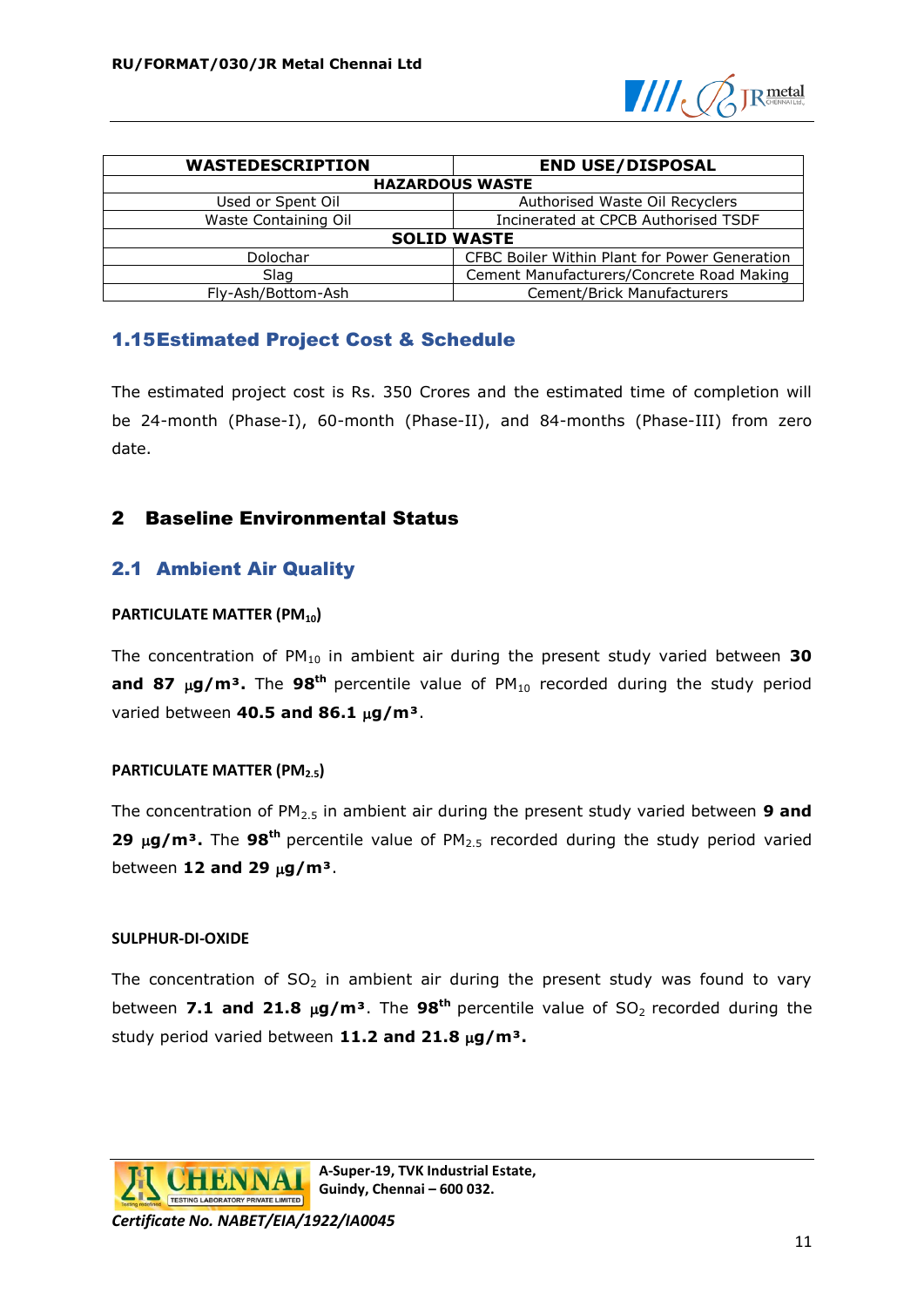

#### **NITROGEN OXIDES**

The concentration of NOx in ambient air during the present study varied between **11.2 and 26.7 g/m³.** The **98th** percentile value of NOx recorded during the study period varied between **14.9 and 26.1 g/m³**.

Whereas, Carbon Monoxide (CO), Ammonia (NH3), Nickel (Ni), Arsenic (As), Lead (Pb), Ozone  $(O_3)$ , Benzene and Benzo Pyrene were all Below Detectable Levels during Study Period.

### <span id="page-13-0"></span>2.2 Surface Water Quality

None of the Surface Water Samples Tested had any Semblance of Industrial Pollution, or Microbial Contamination, except Turbidity, which may be because of Inability of Suspended Solids to percolate due to absence of desilting, that had not been carried out for long time.

### <span id="page-13-1"></span>2.3 Ground Water Quality

All the Ground Water Samples Tested were devoid of Heavy or Toxic Metals, Pesticides or Microbial Contamination, and were within permissible limits as per IS 10500 Standard for Drinking Water.

## <span id="page-13-2"></span>2.4 Soil Quality

The soil at all locations, where sample was tested was free of toxicity, and with a less than moderate fertility indicated by the presence of Nitrogen, Phosphorous & Potassium. The soil also had low Sodium Absorbtion Ratio, thus indicating that the nutrient present in the soil will remain undamaged. The soil in general were free of any Industrial Pollution.

### <span id="page-13-3"></span>2.5 Flora & Fauna

The study area was devoid of any Schedule I fauna and had also been devoid of any rare, endemic or endangered floral species as per IUCN, most of the species identified as per IUCN were of **least concern**.

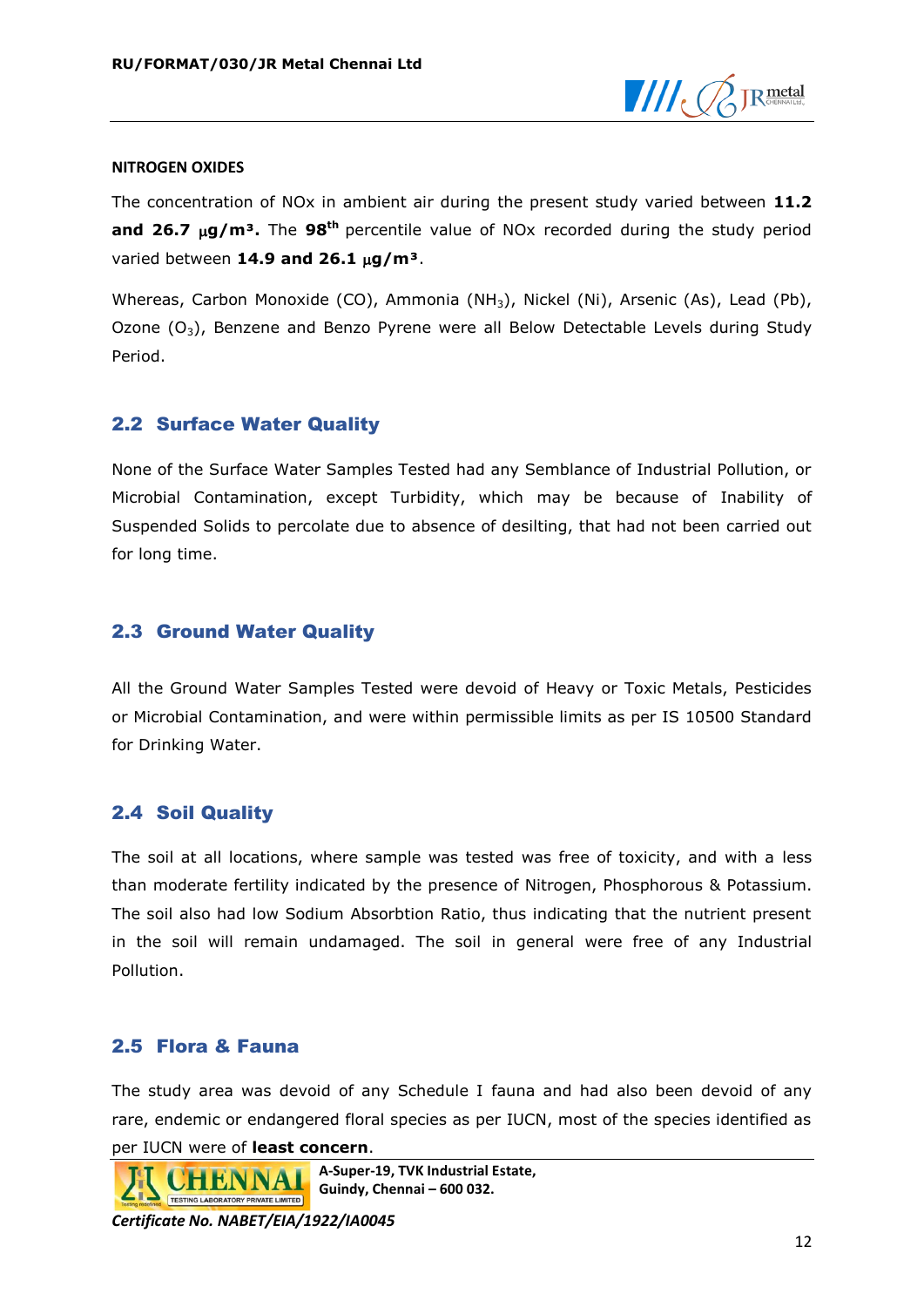

### <span id="page-14-0"></span>2.6 Socio Economic Status

The project site is devoid of any settlement, and hence a detailed rehabilitation study was not required, and site falls under "S3" Category, wherein there is no impact on the families due to the project.

The study area in general has better sex ratio, literacy rate, better employment in agriculture and industry, better per-capita income, and also better facility for higher education.

Although the district had good health facility, the core zone is lacking primary health care facility, and also ambulance facility.

Sanitation facility available in the core-zone have been largely scattered, and most people still follow open defecation.

There were substantial availability of fair price shops in the study area. There was also ample supply of LPG for cooking, and was also well connected by Communication & Road Network.

The working population had largely shifted to Industrial work moving away from the Agriculatural Labour mainly due to proximity to Chennai & rapid industrialization of the region, and this offering them regular & better incomes than Agricultural activity.

#### <span id="page-14-1"></span>2.7 Land Use Classification

The present land for proposed project is a Dry Agriculture Land as per Revenue Records and unclassified as per DTCP Records.

#### <span id="page-14-2"></span>2.8 Ground Water

As per G.O.M.S. No. 161 dated 23.10.2019, The Public Works Department of Government of Tamil Nadu, the present site falls under Poovalambedu Revenue Firka, which is Categorized as Safe Zone thus permitting drawal of ground water with permission for drawalfrom State Ground Water Board, however, the proposed project will have extensive rain water harvesting system, thus negating any impact on the existing ground water regime.



**A-Super-19, TVK Industrial Estate, Guindy, Chennai – 600 032.**

**A**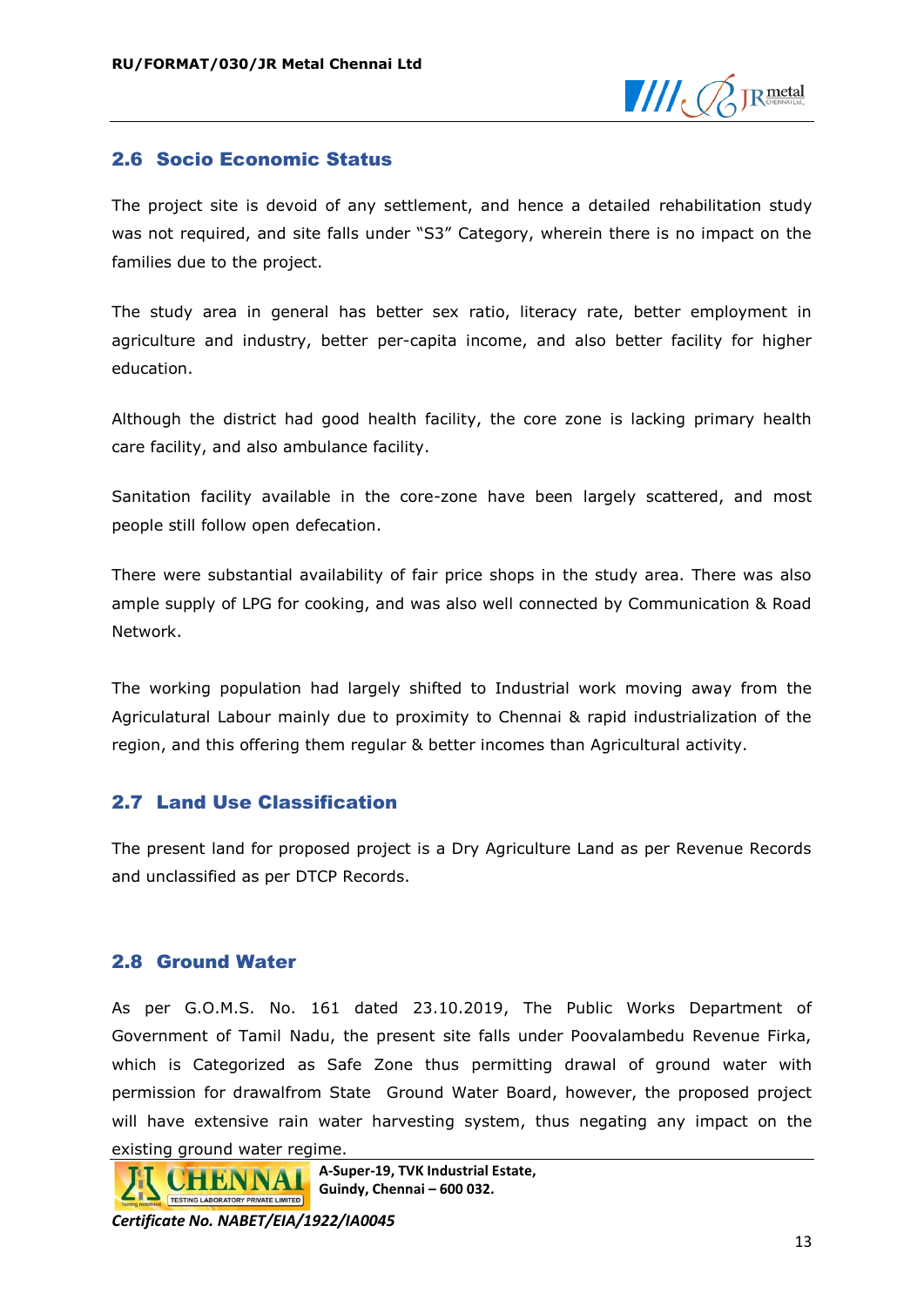

### <span id="page-15-0"></span>3 Environmental Impact and Management Plan

### <span id="page-15-1"></span>3.1 Air Impact

All Point Source of Emission are provided control measures to limit emission to within permissible levels, however, the maximum predicted incremental ground level pollutants will be as follows.

|                  | CONCENTRATION ( $\mu$ g/m <sup>3</sup> ) |                    |                   |
|------------------|------------------------------------------|--------------------|-------------------|
| <b>PARAMETER</b> | <b>BASELINE</b>                          | <b>INCREMENTAL</b> | <b>CUMULATIVE</b> |
| SO <sub>2</sub>  | 11.60                                    | 10.39              | 21.99             |
| NO <sub>x</sub>  | 15.20                                    | 3.06               | 18.26             |
| <b>SPM</b>       | 77.00                                    | 1.07               | 78.07             |

### <span id="page-15-2"></span>3.2 Water Impact

The entire waste water is treated and reused back in the process. The ground water drawl will also be adequately compensated by rainwater harvesting. The plant ensures Zero Discharge, and least impact on water environment in the surrounding environment.

## <span id="page-15-3"></span>3.3 Land Impact

The plant does not generate any hazardous waste of major nature.

The run off from raw material storage is also averted by storage of all these raw material in closed shed, more-over control of Air/Water pollution to negligible levels will also ensure least impact on the Land Environment.

### <span id="page-15-4"></span>3.4 Emergency Preparedness Plan

There is a robust offsite and onsite Emergency Preparedness Plan and Disaster Management proposed, wherein disaster / emergency are identified, and responsibilities will be assigned to within the organization, communications and co-ordination within other civic authorities and government identified agencies.

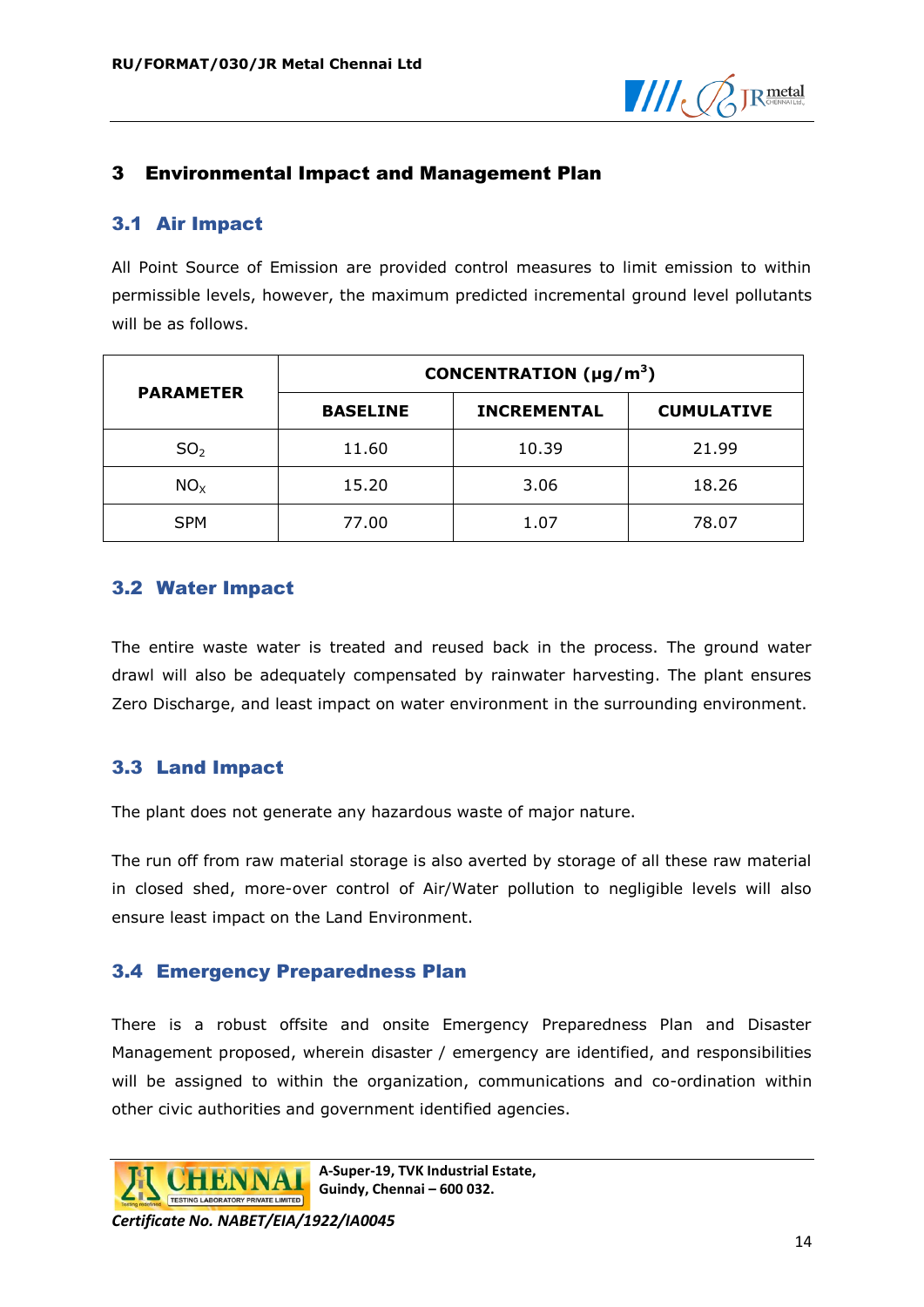

### <span id="page-16-0"></span>3.5 Occupational Health Measures

With objective to ensure health & Safety of workers, a well delineated system consisting of health & Safety guidelines, work area safety and health precautions standard operating procedures, elimination of unsafe acts, provision of PPE's and other industrial hyginene measures are provided for to ensure "ZERO ACCIDENT & ZERO INCIDENT".

### <span id="page-16-1"></span>3.6 Identification of Hazards

The only major hazard is due to spontaneous ignition of coal in the stock yard, wherein, the control measure such as restricting the coal height to <1.6m, and constant water sprinkling will keep coal dump moist, and prevent fire hazards.

Other identified hazards in the process will be provided with sensors and probes for temperature control, flow control, leak detection, and PLC systems to control any probable risks.

| Area of<br><b>Monitoring</b> | <b>Number and</b><br>location of<br>sampling stations                             | <b>Frequency of</b><br>sampling | Parameters to be<br>analysed                                                                        |
|------------------------------|-----------------------------------------------------------------------------------|---------------------------------|-----------------------------------------------------------------------------------------------------|
| Ambient Air<br>Quality       | 4 stations                                                                        | Once a month                    | As per NAAQS                                                                                        |
| <b>Stack Emission</b>        | Stack emission<br>measurement - All<br><b>Stacks</b>                              | Once every 15- days             | SPM, $SO_2$ and $NO_x$                                                                              |
| Surface Water<br>Quality     | 1 nearest surface<br>water bodies                                                 | Once every 3-months             | Physical, chemical<br>and biological<br>parameters                                                  |
| Ground Water<br>Quality      | 4 locations adjacent<br>to the ambient air<br>quality stations.                   | Once every 3-months             | Physical, chemical<br>and bacteriological<br>parameters. Heavy<br>metals and toxic<br>constituents. |
| Soils                        | At the plant site and<br>from close to the air<br>quality monitoring<br>stations. | Once every 3- months            | Physical, chemical,<br>cat ion exchange<br>value, permeability,<br>heavy metals                     |
| <b>Noise</b>                 | 4 locations                                                                       | Once every month                | Ambient soundlevels<br>$(L_{eq}$ values).                                                           |

# <span id="page-16-2"></span>4 Post Project Monitoring Plan

CONTINUOUS ONLINE MONITOIRNG will be installed and connected to Care Air Center of TNPCB/CPCB of Stack Connected to DRI Kiln, Electic Induction Furnace & CFBC Boiler.



**A-Super-19, TVK Industrial Estate, Guindy, Chennai – 600 032.**